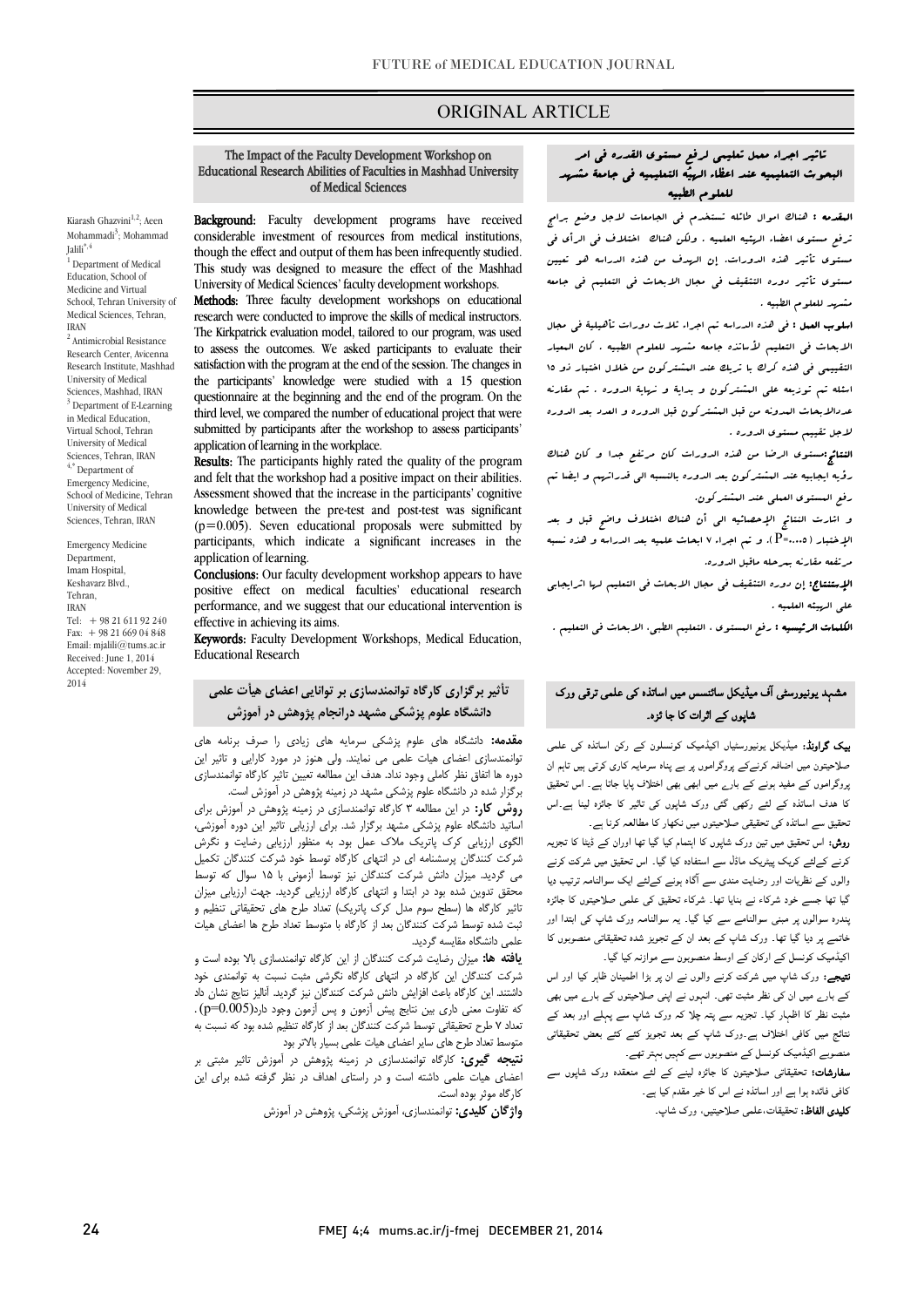#### INTRODUCTION

Faculty members in universities may have a huge amount of content knowledge, but many may not have the instructional knowledge and skills required for effective teaching and educational research. Faculty development programs are a response to this deficit. During the past decades, many faculty development programs have been established for this demand in medical universities all over the world. Accordingly, Iranian Ministry of Health and Medical Education has also placed a great emphasis on faculty development programs to provide professional competencies in faculty members. These faculty development programs have received considerable investment of time, effort, and money from medical institutions(1).

Workshops are one of the most common professional development methods. However, questions have been raised about the effectiveness of workshops in making significant changes in teaching practice (2). While several studies suggest the faculty development workshops are effective, but many of them considered some preexisting requirement for these effectiveness (3-5). Despite numerous publications describing program development, there is a paucity of published research that evaluates the effectiveness of educational workshops(6). And unfortunately, there is few survey on effectiveness of faculty development workshops in medical universities in Iran(7). Consequently, Iranian medical universities that are putting resources into faculty development programs may have no objective way to decide which faculty development efforts are effective and worth the investment.

The Education Development Center of Mashhad University of Medical Sciences conducts a variety of faculty development programs, including workshops and short courses on educational research which should be evaluated for better result. The purpose of this study was to evaluate the impact of the Mashhad University of Medical Sciences faculty development workshops on educational research abilities of faculties and to provide valid recommendations for designing future programs.

### **METHODS**

Three workshops focusing on research in education were considered for this quasi-experimental study. These workshops were conducted by Education Development Center (EDC) of Mashhad University of Medical Sciences during 2012 and 2013 for faculty members. The workshops cover the main topics of educational research based on expert opinion and needs analyses. Each topic was initially presented during a brief lecture (30-45-miutes). During subsequent small-group discussions, participants reviewed the content and doing some practical projects. Twenty to 30 faculty members participated in each workshop.

The Kirkpatrick evaluation model tailored to our program was used to assess the outcomes (6, 8). For the first outcome level, we asked participants to evaluate their satisfaction with the program at the end of workshops by completing a self-administered15-item questionnaire.  Each question was scored on a scale of 1 (very weak) to 5 (excellent). This questionnaire obtains demographic information; ratings of the program and also ratings of the workshop's effects on their attitudes toward research in education.

 The changes in the participants' knowledge were studied with a 15 question (each worth 1 point) instructor- administered questionnaire before and after the workshops. The test was comprised of the essential elements taught for differences in the impact of the workshop between the different participants in the faculty development program. Reliability of the questionnaire and tests were examined by Cronbach's Alpha which were 0.93 and 0.89 respectively approved by expert panel. during the workshop. In this study we specifically looked and the validity of the questionnaire and tests were

 On the third level, to assess participants' behavioral changes and the application of learning in the workplace, we compared the number of educational research project which were submitted by participants after the workshop.

We used paired t-tests to compare before and after tests and analysis of variance or student t-tests to compare ratings of different participants.

# RESULTS

 During 2012 and 2013, a total of 76 faculty members of Mashhad University of Medical Sciences attended these workshops and have completed the questionnaire and tests. Participants' average age was  $39.53 \pm 6.81$  years (range: 28 from 61.6% of participant while 15.1% were associated professor, 11% were instructor, and 12.3% were non faculty member. Most of the participants belonged to medical school. Among 44 basic scientist and 32 clinical science experience. to 55 years old) and 48.7% were male. Assistant professors teachers, 57.9% had less than five years' teaching

Pre-test questionnaires yielded a mean score of  $7.42 \pm 2.81$  out of 15 and did not show any association with any demographic factors such as sex, age, length of previous academic degree and type of employment. Post-test results yielded a mean score of  $10.08 \pm 2$  out of 15 which is significantly higher than the pre-test scores ( $p=0.005$ ). So, there was a significant increase in the participants' cognitive positive impact of the workshop. teaching experience, fields of sciences (basic/clinical), knowledge after this intervention, which confirmed the

 The post-test result also showed no significant difference between male and female or different type of employment but this score is significantly higher among younger faculty experience. Instructors have the lowest post-test score (mean 7.25) in comparison to the others (mean 10.37). The post-test scores were higher among faculty of medical (Mean 10.55), dentistry (Mean 10.33) and pharmacy (Mean nursery (Mean 7.66) school. The post-test scores were significantly different between different academic degree and M.Sc. degree has the lowest scores. members and faculty members with shorter teaching 10.33) school than faculty of paramedical (Mean 9.42) and

Participants rated the program as highly satisfactory (mean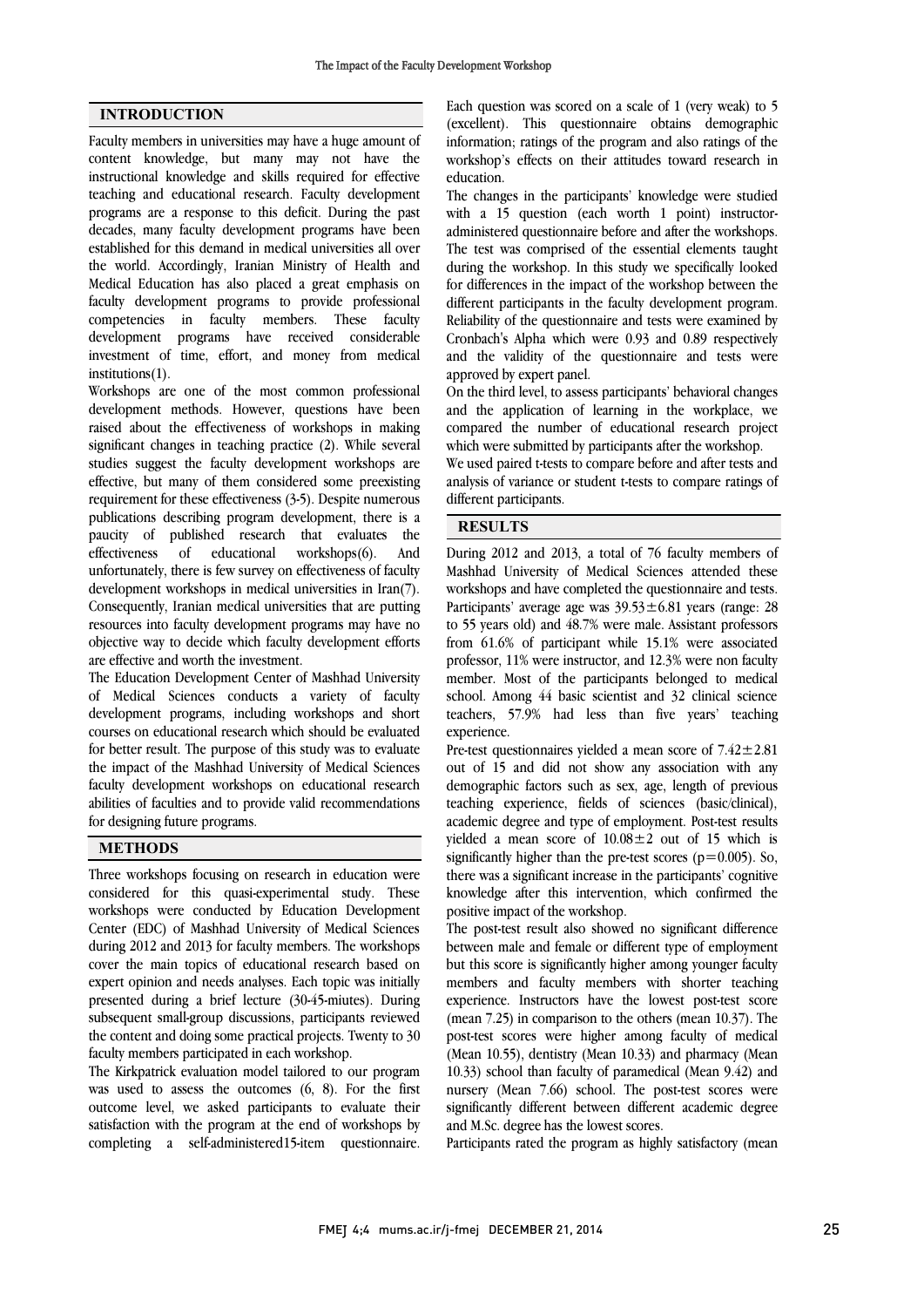$26.14 \pm 4.56$  out of 35 on a five-point scale) and they strongly recommended the experience to colleagues. They believed that the workshop has benefited their Satisfaction level is not associated with any demographic factors such as sex, age, length of previous teaching experience, fields of sciences (basic/clinical), academic degree and type of employment. There also was not any correlation between satisfaction level and the scores of knowledge, educational research abilities, and attitudes. pre-test and post-test.

The mean score on the participants' perception of their educational research ability was  $27.98 \pm 5.01$  from 40. Participants' ratings of their attitude after the workshops positive view about their motivation and ability in educational research, this workshop sounds effective in this field. Comparing their view, it is not significantly different between male and female, different age group, length of teaching experience, fields of sciences (basic/clinical), between the score of post-test and attitude was significant at the 0.01 level (2-tailed) but there was not such relation revealed good scores. As the participants indicated a academic degree and type of employment. Correlation between pre-test scores and attitude.

submitted by the participants of these workshops whereas only 2.85% of all faculty members have submitted an educational research proposal during 2012 and 2013, which indicate a significant increases in the application of learning  $\overline{a}$ Seven educational research proposals (9.21%) were in the workplace.

#### DISCUSSION

 The purpose of this study was to evaluate the impact of the faculty development workshops on educational research results demonstrate that participation in this faculty development workshop resulted in significant improvement in cognitive knowledge and attitude of the participants. Most participants rated the overall course quality as good. its stated educational objectives. In addition our study specially showed that impact of the workshop is different between different participants which should be considered when inviting the faculty members for faculty development conducted by Mashhad University of Medical Sciences. Our Our analysis has shown that the program achieved many of workshops.

 The results of our study support the findings of some previous studies that have examined faculty development programs (7-9). Those studies showed that faculty

 development programs specially interactive faculty development workshop can result in major improvement in faculties (10). Although the literature reports increase in knowledge, changes in attitudes, satisfaction with the development programs (11-16). But little has been published on the outcomes of faculty development programs in Mashhad University of medical sciences, so our report is the first report about the impact of faculty program, and sometimes behavior change for faculty development in Mashhad and sounds important.

 Recently Karg propose integrating continuing medical education and faculty development into a single course and believe that this can save time for physicians with teaching continuing medical education and faculty development into a single course is highly effective in changing physicians' medical practice as well as teaching practice (17, 18). The Johns Hopkins proposed longitudinal model for faculty development and demonstrate a positive impact of this on clinician-educator perceptions of their attitudes and responsibilities. His study reveals that integrating development as an alternative approach to faculty behaviors towards learners and colleagues (19).

 However, some important limitations to our study exist. of participants at a single institution. This will necessarily limit the generalizability of our findings. And without a control group it is hard to delineate the precise impact of this faculty development workshop. Therefore it would of bias. Second, we used identical test before and after participation and there may be concern that this could have influence on the results. So in future study different but equivalent post-test should be used. Anyway, further measures would be recommended. In summary, meaningful improvement after participation in this faculty development First, we report the effect of the workshop on a small group require a much larger sample size to remove the possibility research and use of more complementary objective program was seen.

 We thank the Education Development Center of Mashhad University of Medical Sciences which conducted the workshops and also the colleagues who participated in these faculty development workshops.

study has been approved by Tehran University of Medical Research committee approval and financial support: This Sciences.

Conflict of Interest: Authors declare no conflict of interest.

#### **REFERENCES**

1. Eckstrom E, Homer L, Bowen JL. Measuring outcomes of a one-minute preceptor faculty development workshop. Journal of general internal medicine. 2006;21(5):410-4. Epub 2006/05/18.

Berbano EP, Browning R, Pangaro L, Jackson JL. The impact of the Stanford Faculty Development Program on ambulatory teaching behavior. Journal of general internal medicine. 2006;21(5):430-4. Epub 2006/05/18.

l

 3. Baral N, Paudel BH, Das BK, Aryal M, training of teachers in medical education in four medical schools of Nepal. Nepal Med Das BP, Jha N, et al. An evaluation of Coll J. 2007;9(3):157-61. Epub 2007/12/21.

 4. Houston TK, Clark JM, Levine RB, Ferenchick GS, Bowen JL, Branch WT, et al. Outcomes of a national faculty development program in teaching skills:  prospective follow-up of 110 medicine faculty development teams. Journal of general internal medicine. 2004;19(12):<br>1220-7 Enub-2004/12/22 1220-7. Epub 2004/12/22.

 5. Leslie K, Baker L, Egan-Lee E, Esdaile m, neeves 5. Advancing faculty development<br>in medical education: a systematic review. Academic medicine: journal of the Association of American Medical Colleges. 2013;88(7):1038-45. Epub 2013/05/25. M, Reeves S. Advancing faculty development